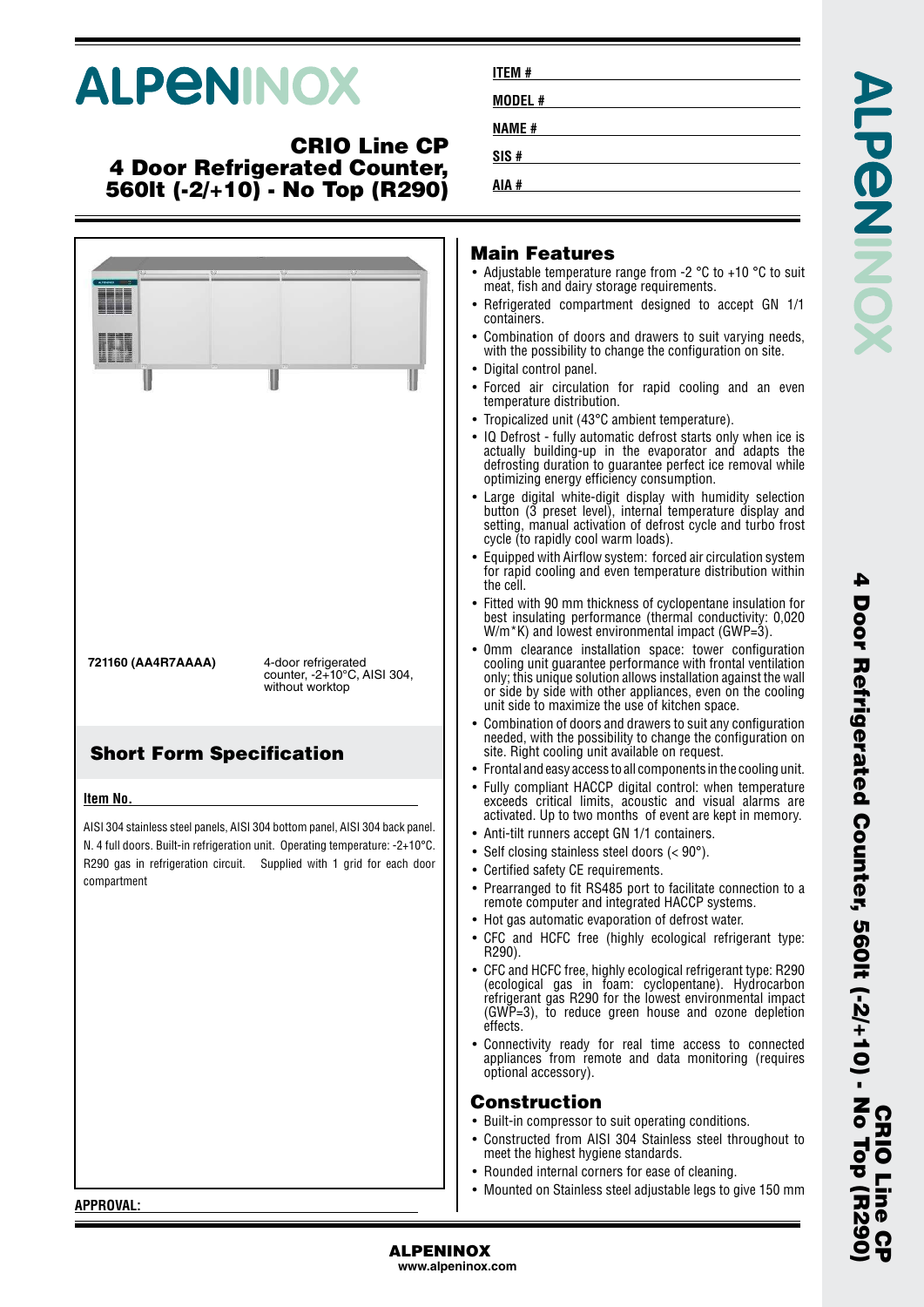## **ALPENINOX**

### **CRIO Line CP 4 Door Refrigerated Counter, 560lt (-2/+10) - No Top (R290)**

clearance for ease of cleaning.

- Access to all components from the front.
- Developed and produced in ISO 9001 and ISO 14001 certified factory.
- Pre-arranged for drain-pipe.
- Extractable cooling unit to facilitate maintenance.
- Fault code display.
- Interior base with rounded corners, pressed from a single sheet.
- Built-in refrigeration unit.
- Removable triple-chamber balloon magnetic gasket to improve insulation and reduce energy consumption and ease of cleaning.
- 4 compartments with 4 doors.
- Mounted on stainless steel feet to give 150 mm (-5/+50 mm) clearance for ease of cleaning the floor.
- Ease of cleaning and high hygiene standards thanks to the rounded internal corners, the easily removable runners, grids and air conveyors.
- Internal structure with 15 charging positions (3 cm pitch) available to host GN 1/1 grids, ensuring higher net capacity and a greater storage space.
- IP21 protection index.

#### **Included Accessories**

• 4 of Kit 1/1GN gray rilsan grid and 2 side runners for refrigerated counters PNC 881109

#### **Optional Accessories**

|           | • Kit integrated HACCP for digital<br>refrigerators (IR33)                                   | PNC 880252        | ר  |
|-----------|----------------------------------------------------------------------------------------------|-------------------|----|
|           | • 1/1 GN gray rilsan grid for refrigerated<br>counters                                       | PNC 881107        | ∩  |
|           | • 2 side runners for 1/1GN refrigerated<br>counters                                          | PNC 881108        | ∩  |
|           | • Kit 1/1GN gray rilsan grid and 2 side<br>runners for refrigerated counters                 | PNC 881109        | □  |
|           | • 1/1 GN plastic container, h65mm                                                            | <b>PNC 881110</b> | ∩  |
| $\bullet$ | 1/1GN plastic container, h100mm                                                              | PNC 881111        | ❏  |
|           | • 1/1GN plastic container, h150mm                                                            | PNC 881112        | ❏  |
|           | • Worktop for refrigerated Crio Line CP and<br>SB counters - 4 compartments                  | PNC 881126        | ❏  |
|           | • Worktop and upstand for refrigerated Crio<br>Line CP and SB counters - 4 compartments      | PNC 881129        | ∩  |
|           | • 2-drawer kit refrigerated counters                                                         | <b>PNC 881179</b> | ∩  |
|           | • 3x1/3-drawer kit for refrigerated counters                                                 | PNC 881186        | ◻  |
|           | • 1/3 and 2/3 bottle drawer kit for<br>refrigerated counters                                 | <b>PNC 881187</b> | ◻  |
| $\bullet$ | Kit 5 wheels, h100mm (3 with brakes) for 4 PNC 881192<br>compartment refrigerated counters   |                   | ∩  |
|           | • Kit 5 wheels, h150mm (2 with brakes) for 4 PNC 881194<br>compartment refrigerated counters |                   | ∩  |
|           | Lock for refrigerator/freezer counters with A DNC 881247                                     |                   | n. |

• Lock for refrigerator/freezer counters with 4 PNC 881247 ❑compartments - h650mm



The company reserves the right to make modifications to the products without prior notice. All information correct at time of printing.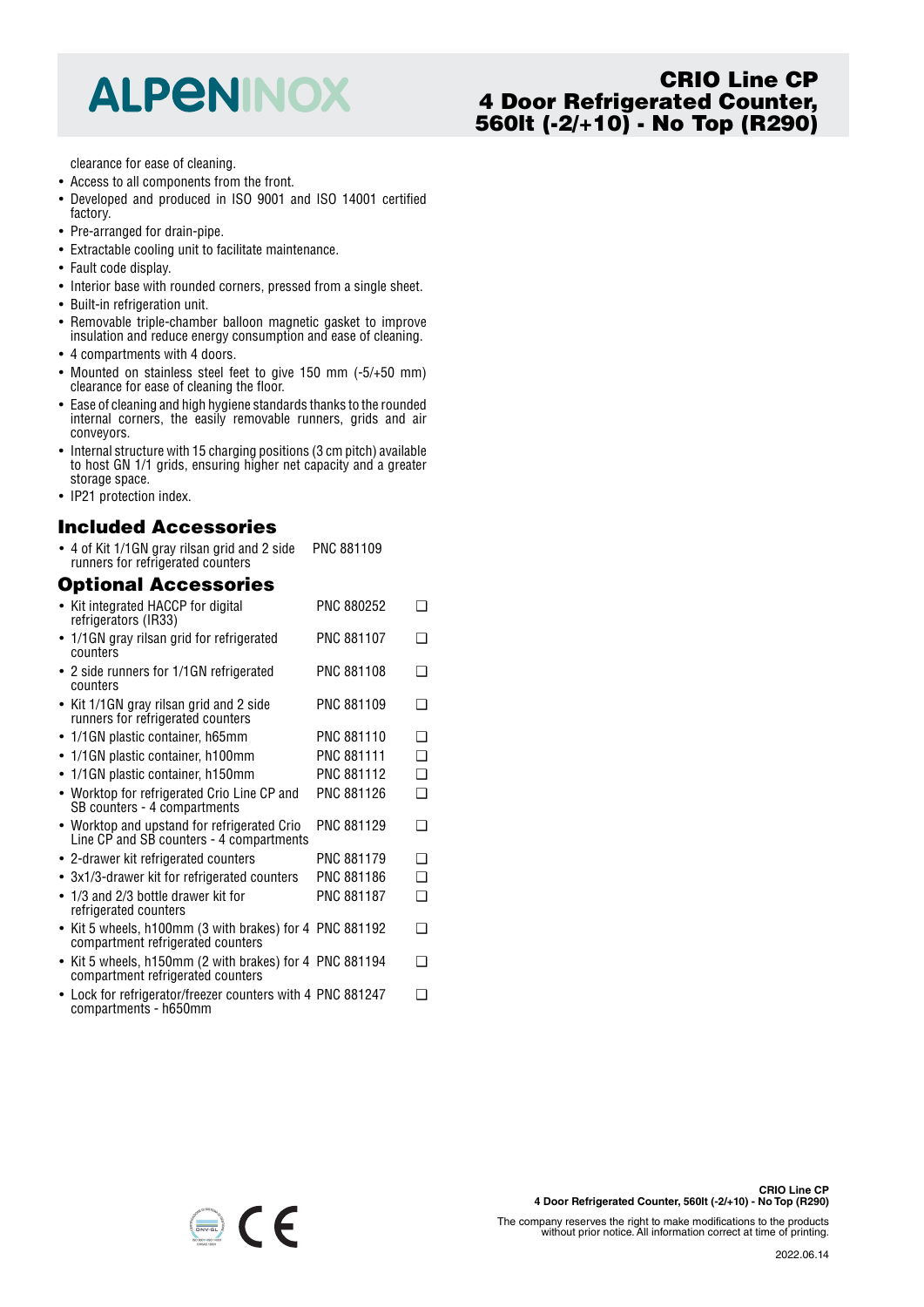# **ALPENINOX**





#### **EI** <sup>=</sup> Electrical inlet (power)

334 835 914 66 <sup>908</sup> <sup>487</sup> EI



### **CRIO Line CP 4 Door Refrigerated Counter, 560lt (-2/+10) - No Top (R290)**

## **Electric**

| Supply voltage:        |                      |
|------------------------|----------------------|
| 721160 (AA4R7AAAA)     | 220-240 V/1 ph/50 Hz |
| Electrical power max.: | 0.27 kW              |
|                        |                      |

#### Key Information:

| Net Volume:                                       | 327.2 lt       |  |
|---------------------------------------------------|----------------|--|
| Door hinges:                                      | 1 Left+3 Right |  |
| <b>External dimensions, Width:</b>                | 2149 mm        |  |
| <b>External dimensions, Depth:</b>                | 700 mm         |  |
| <b>External dimensions, Depth with</b>            |                |  |
| Doors Open:                                       | $1110$ mm      |  |
| <b>External dimensions, Height:</b>               | 800 mm         |  |
| Noise level:                                      | 48 dBA         |  |
| <b>Built-in Compressor and Refrigeration Unit</b> |                |  |
|                                                   |                |  |

#### 700 **Refrigeration Data**

| <b>Control type:</b>                                      | Digital    |
|-----------------------------------------------------------|------------|
| <b>Compressor power:</b>                                  | $0.25$ hp  |
| <b>Refrigerant type:</b>                                  | R290       |
| <b>GWP Index:</b>                                         | 3          |
| <b>Refrigeration power:</b>                               | 358 W      |
| <b>Refrigeration power at</b><br>evaporation temperature: | በ °C       |
| Refrigerant weight:                                       | 65 g       |
| Min/Max internal humidity:                                | 40/85      |
| Operating temperature min.:                               | -2 °C      |
| Operating temperature max.:                               | 10 °C      |
| <b>Operating mode:</b>                                    | Ventilated |

#### uc  $-0.0, 0.0$ **Product Information (EU Regulation 2015/1094)**

| <b>Energy Class:</b>                    | в                      |
|-----------------------------------------|------------------------|
| Yearly and daily energy<br>consumption: | 810kWh/year - 2kWh/24h |
| <b>Climate class:</b>                   | Heavy Duty (5)         |
| <b>Energy Efficiency Index (EEI):</b>   | 30.85                  |

The company reserves the right to make modifications to the products without prior notice. All information correct at time of printing.